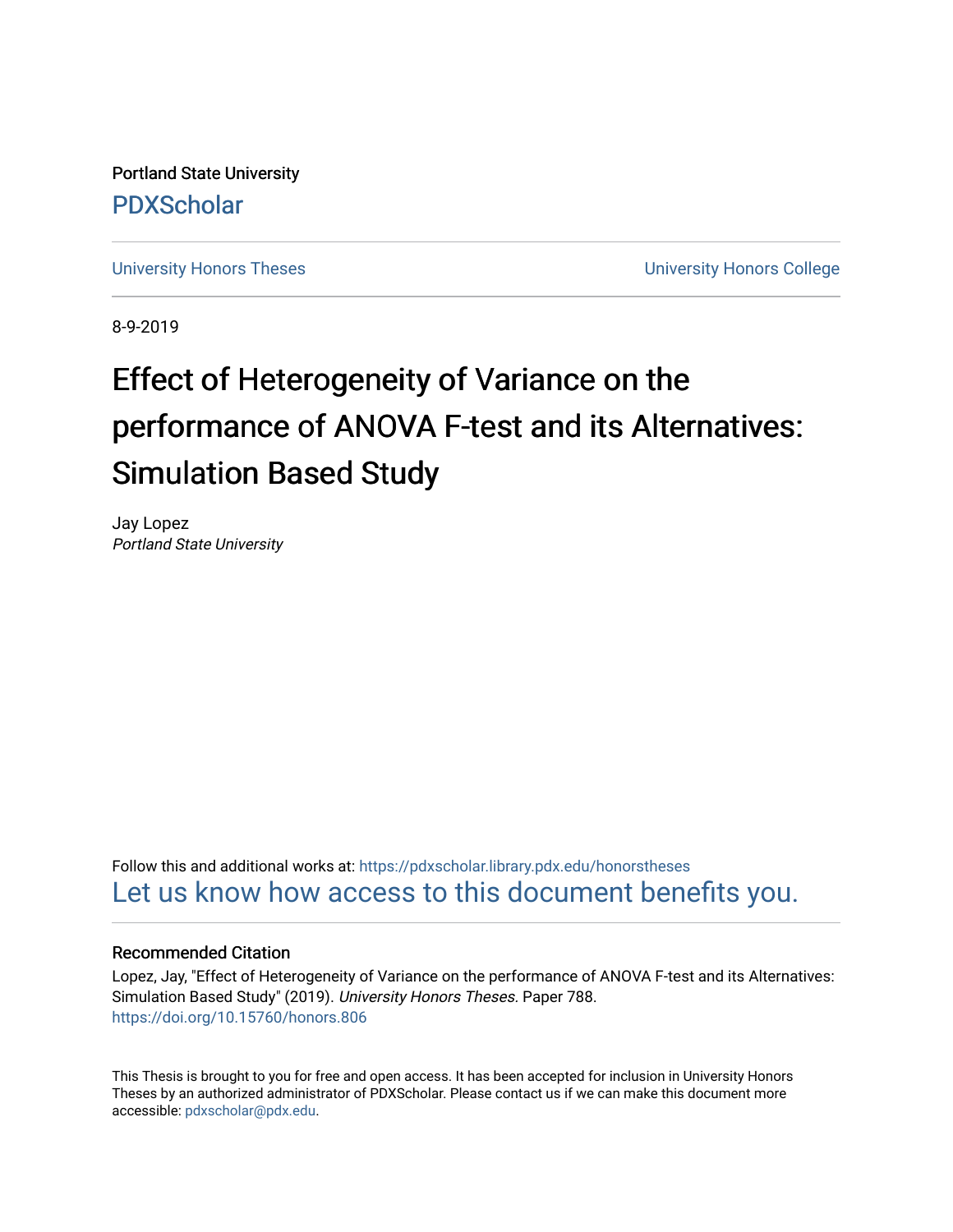## Effect of Heterogeneity of Variance on the performance of ANOVA F-test and its Alternatives: Simulation Based Study

By

Jay Lopez

### An undergraduate honors thesis submitted in partial fulfillment of the requirements for the degree of Bachelor of Science in University Honors

Thesis Advisor Nadeeshani Jayasena, Ph. D.

Fariborz Maseeh Department of Mathematics and Statistics Portland State University 2019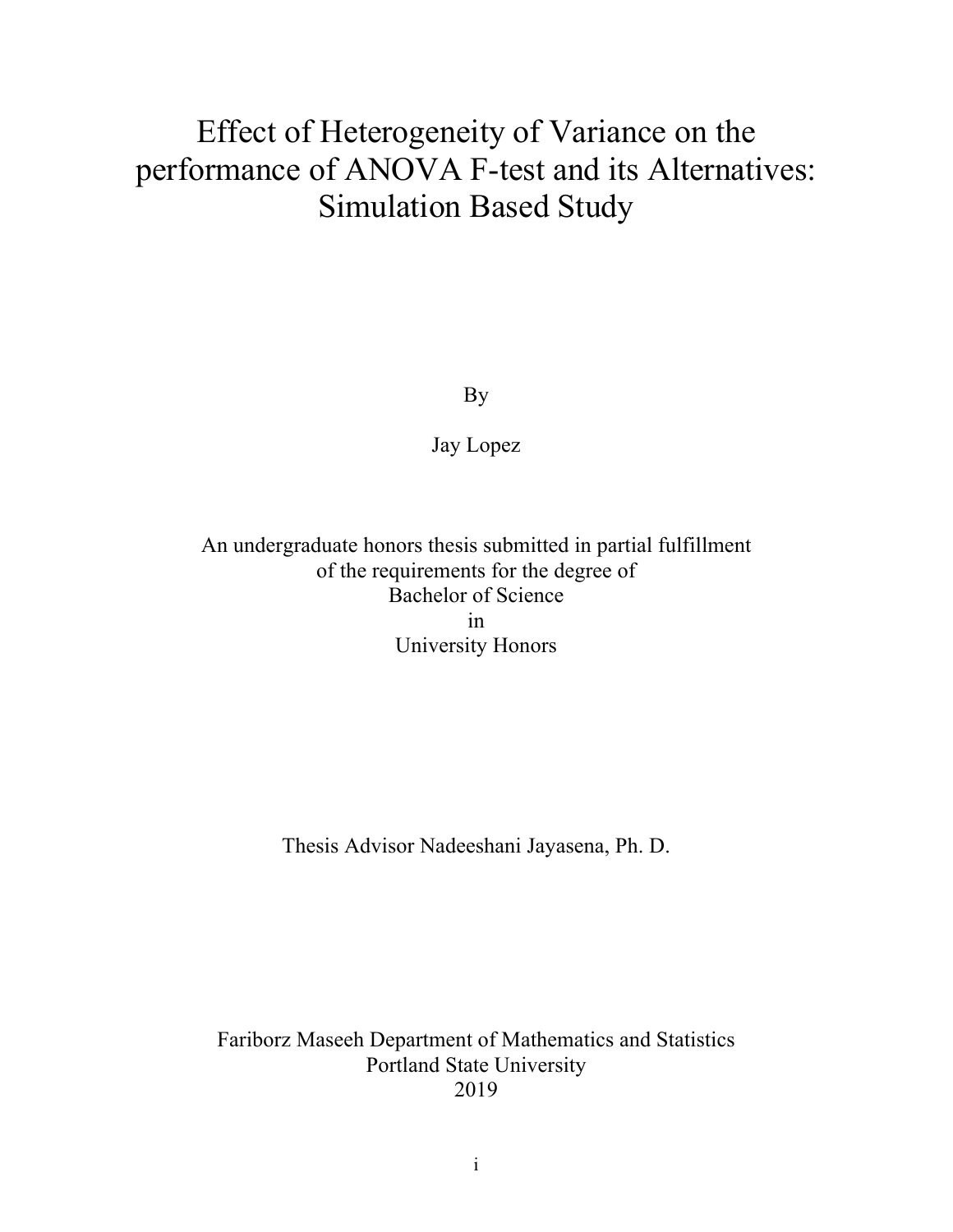## **Abstract**

Studies have shown that ANOVA F-test has a lower performance against heterogeneity of variances. It is important to provide more information on its alternatives and other methods that can prove useful. As a general guideline, Welch's ANOVA is a best alternative with low type 1 error rate in all cases of different population variances compared to other methods used in this study. In addition to Welch's ANOVA, Marascuilo's alternative to this test gives a less accurate result but provides simpler calculation methods. Similar to Moder K. (2010) , Kruskal Wallis test and Hotelling's  $T^2$  test were taken into consideration. Kruskal Wallis test had higher type 1 error rate similar to the ANOVA F-test. Hotelling's  $T^2$  test had significantly lower type 1 error rate in comparison to the ANOVA F-test and the Kruskal Wallis test. Depending on the amount of observations different studies may have, a multivariate analysis of variance using Hotelling's  $T^2$  test is advisable. Otherwise Welch's ANOVA is a better choice for a test with lower type 1 error rate.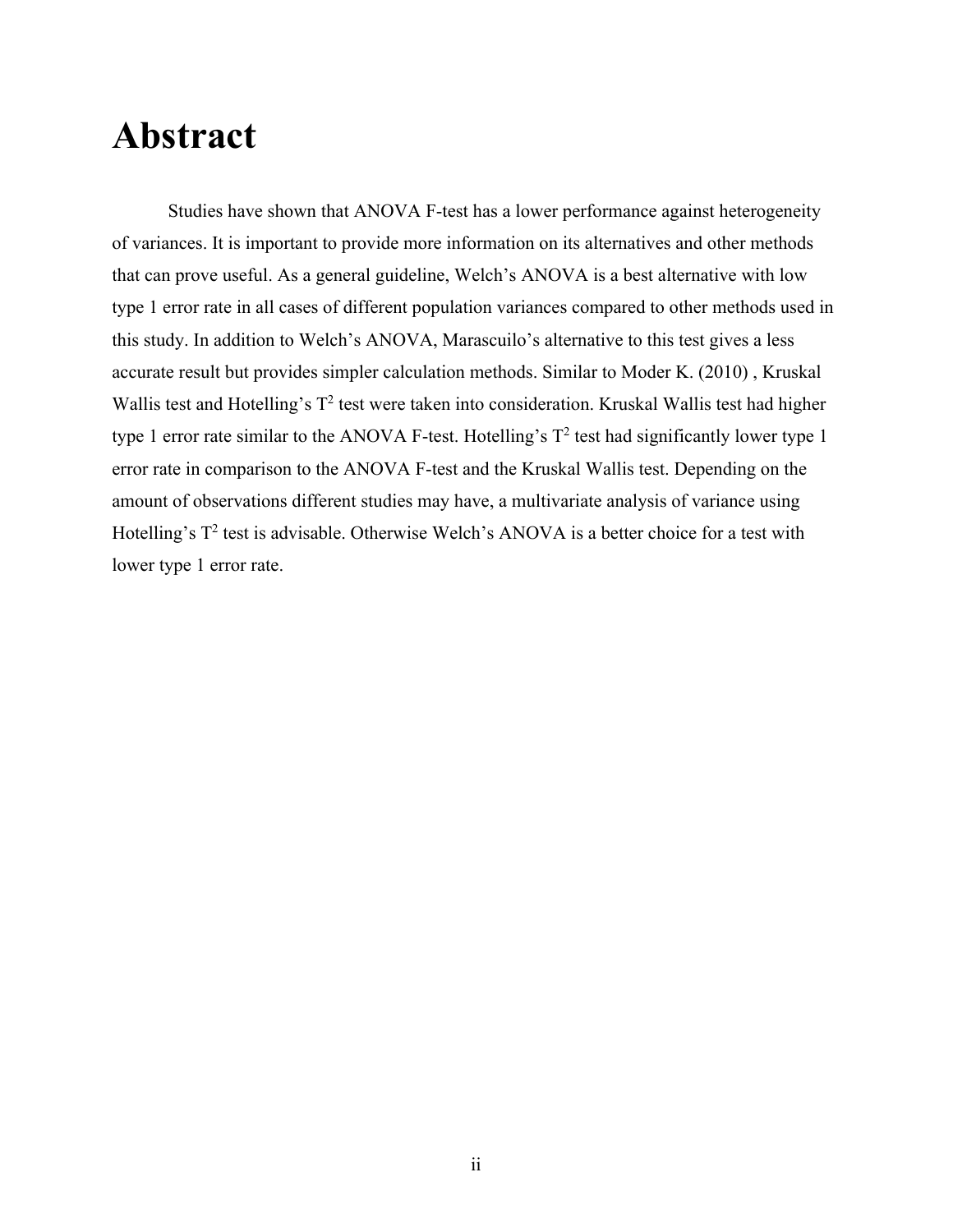#### **Introduction**

This research analyzes the analysis of variance (ANOVA) F-test and its alternatives under heterogeneity of variances. Similar to previous studies, a simulation will be used in order to collect data. The goal is to clearly define each test and provide additional information based on the results. Research from other studies may contain population variances that differ in groups therefore, it is important to distinguish various tests that can be used under different parameters. It is important to continue this research in order to present beneficial information for conducting more accurate results.

The ANOVA F-test is the generic form of testing the equality of means between more than two different populations. The null hypothesis is that there is no difference in the group means and means should be equal. The alternative hypothesis is that at least one group mean is different. When using this test, it is assumed that the data from the populations are each normally distributed with equal variance and are independent from each other. F test statistic is computed using the following function,

$$
F = \frac{MST}{MSE} = \frac{\sum_{j=1}^{k} n_j (x_{ij} - \bar{x})^2 / (k-1)}{\sum_{i=1}^{n} \sum_{j=1}^{k} (x_{ij} - \bar{x}_j)^2 / (k(n-1))}
$$

where  $n_i$  and k are the sample size of each group and number of groups, respectively while  $\bar{x}$ and  $\bar{x}_j$  are observed overall mean and group mean, respectively. P-value is computed using the F distribution with  $(k - 1)$  and  $k(n - 1)$  degrees of freedom. The assumptions of ANOVA F-test can cause limitations when the given data violates 1 or more of these assumptions. As a result, alternative tests may be employed to receive more accurate results.

The Welch's ANOVA test is an alternative of the ANOVA F-test. Welch's ANOVA performs better under conditions in which population variances are unequal. Similar to the ANOVA F-test, populations should have a normal distribution and hypotheses are the same. This test also uses the F statistic to calculate the p-value. This test has different sections in the function;

$$
F = \frac{\frac{1}{k-1} \sum_{j=1}^{k} w_j (\overline{x}_j - \overline{x}')^2}{1 + \frac{2(k-2)}{k^2 - 1} \Lambda}
$$
 is the F test statistic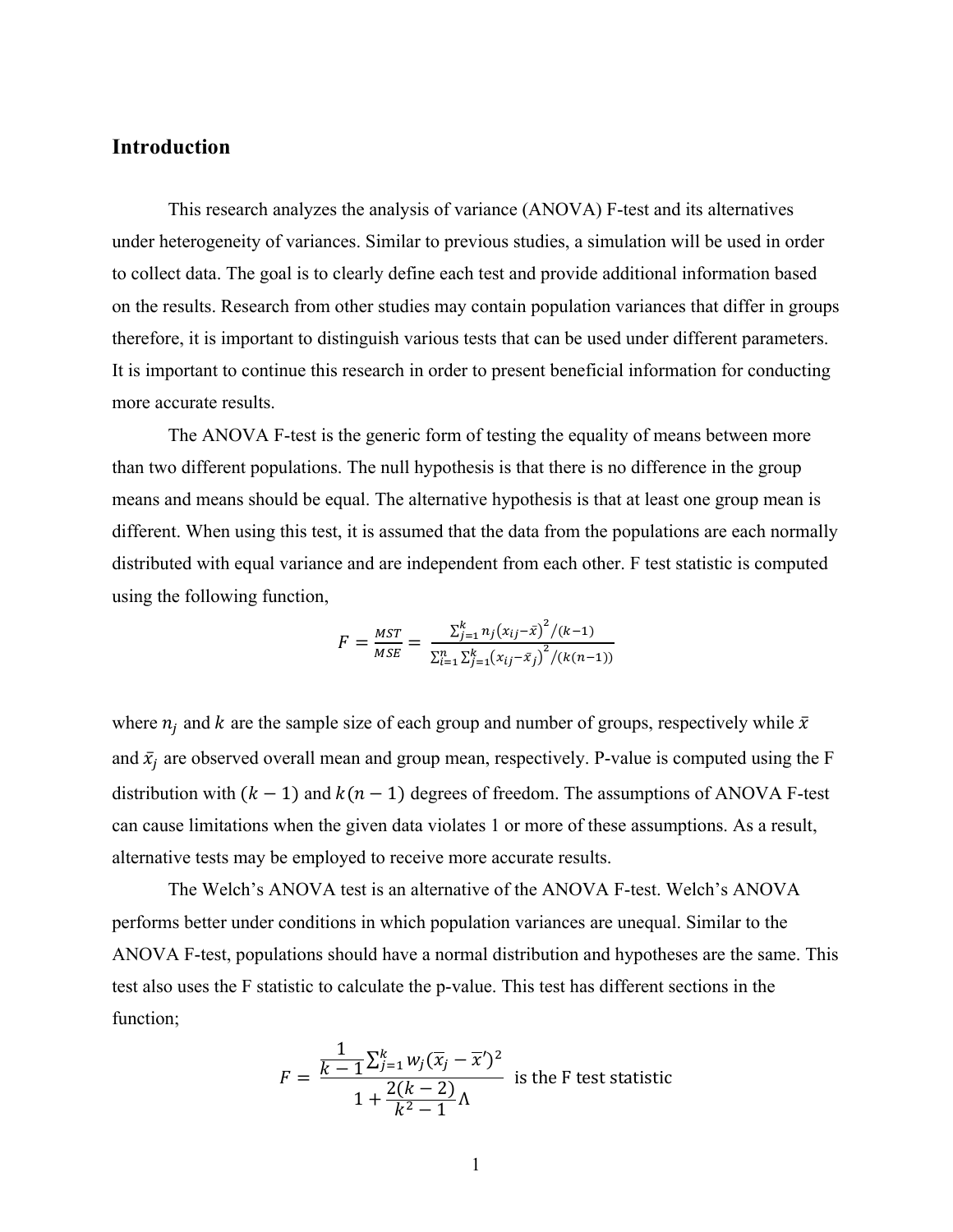where 
$$
w_j = \frac{n_j}{s_j^2}
$$
,  $w = \sum_{j=1}^k w_j$ ,  $\overline{x}' = \frac{\sum_{j=1}^k w_j \overline{x}_j}{w}$  and  $\Lambda = \sum_{j=1}^k \left(\frac{1}{n_j - 1}\right) \left(1 - \frac{w_j}{w}\right)^2$   
following  $F \sim F(k - 1, df)$  where  $df = \frac{(k^2 - 1)}{3\Lambda}$ 

Marascuilo's alternative to Welch's ANOVA has simpler computation methods. Using this test is only advisable during time constraints. Assumptions and hypotheses are similar to the Welch's ANOVA. This will decrease accuracy, but processing time will be saved. The function difference is removing  $\Lambda$  and the its associated variables,

$$
F = \frac{1}{k-1} \sum_{j=1}^{k} w_j (\overline{x}_j - \overline{x}')^2
$$
  
following  $F \sim F(k-1, df)$  where  $df = \frac{(k^2-1)}{3\Lambda}$ 

The Kruskal-Wallis Test is used when the assumption of normality is not met for the ANOVA test. Assumptions for this test are similar to the ANOVA F test except that data do not need to be normally distributed. It is necessary for data to be sorted into ranks to compute this test statistic. Smallest value in a data has a rank of 1, second smallest has a rank 2, and so forth. Results explain the differences in rank means and not about the mean of the true variable. This is the only nonparametric test whereas all other tests in this study rely on data coming from a normal distribution. P-value is calculated from a chi-square distribution. This test function is,

$$
H = \frac{12}{n(n+1)} \sum_{j=1}^{k} \frac{R_j^2}{n_j} - 3(n+1)
$$
  
where  $R_j$  = the rank sum for the  $j^{th}$  group,  $n = \sum_{j=1}^{k} n_j$   
following  $H \sim \chi^2(k-1)$ 

Hotelling's  $T^2$  test is used for multivariate analysis of variance. Like the other tests, observations should be independent. This test requires vectors rather than different samples. The F statistic is given by the following function,

$$
T^2 = n(\overline{X} - \mu_0)^{\prime} S^{-1}(\overline{X} - \mu_0)
$$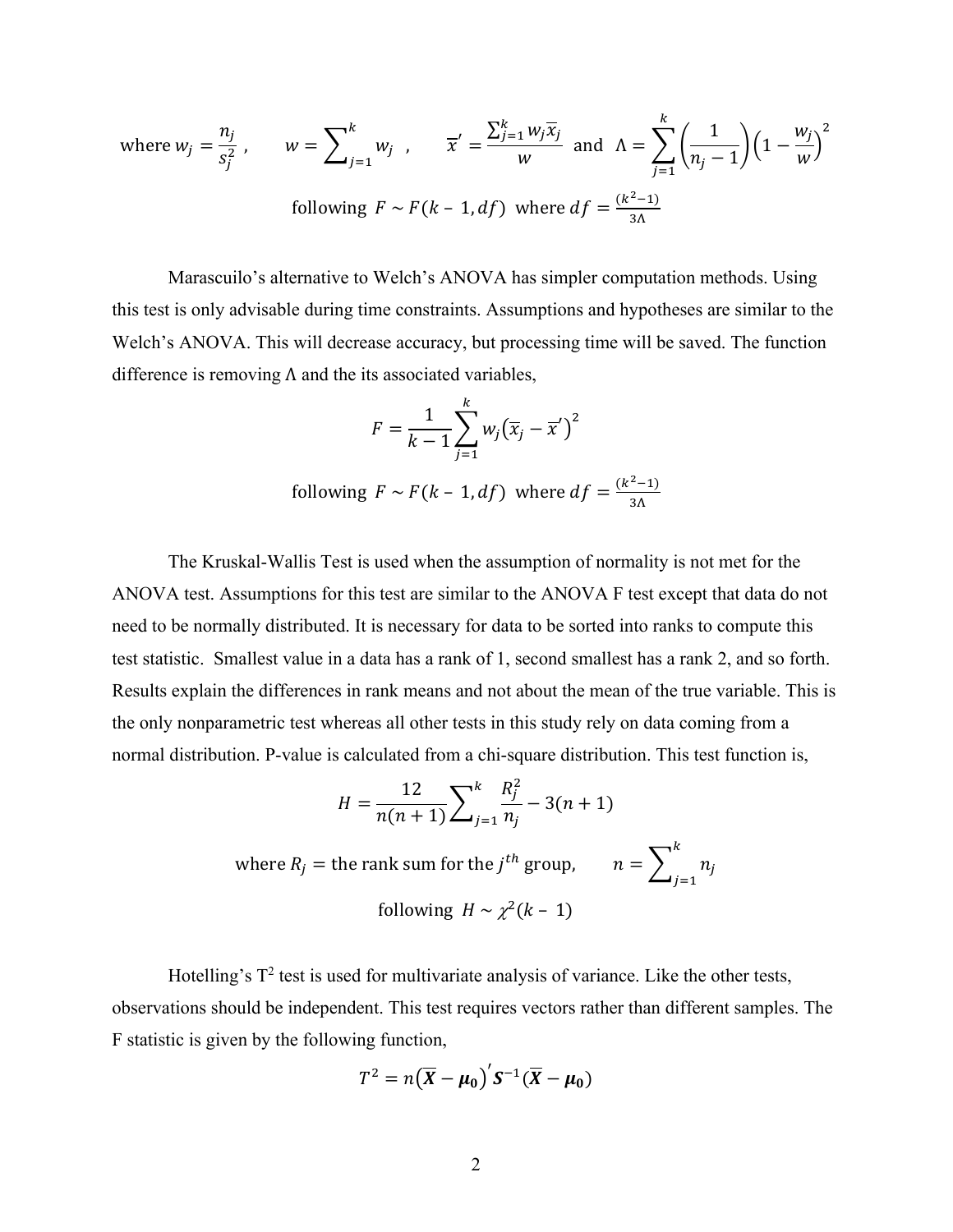and 
$$
F = \frac{n-k}{k(n-1)}T^2 \sim F(k, n-k)
$$

where  $\overline{X}$  and  $\mu_0$  are vectors of observed group means and true group mean, respectively while S is the observed variance covariance matrix of  $k$  groups.

This paper aims to determine how heterogeneity of variance affects the performance of these tests. The F-test and its alternatives will be run through a simulation, and the estimated type I error rate will be recorded. Following this, a discussion of findings and further actions will be discussed.

#### **Literature Review**

Much of the research around the ANOVA F-test and its alternatives employ Monte Carlo methods to test robustness. A few of these papers are listed below to establish the scholarship surrounding this topic. This study uses these papers to establish a framework for providing contemporary commentary on this subject.

Levy (1978) used the Monte Carlo simulation to check robustness against heterogeneity of variance and non-normality. Tests used in this study include the ANOVA F-test, Welch's vtest (now known as Welch's ANOVA), and Marascuilo's slight variant of Welch's v-test. Sample sizes used in this study are appropriate for other studies. This study looked at both varying and equal sample sizes under different variance levels. Through this study, Levy determined that Welch's v-test is a reasonable alternative to the ANOVA F-test.

Wilcox et al (1986) considered the parametric modifications of ANOVA F using F and W statistics described in a study done by Brown and Forsythe (1974). Wilcox et al reported situations in which F and W statistics do not provide ideal results such as having inadequate control over Type I errors (1986). Although these alternatives to the ANOVA F-test will not be observed, this paper is useful in understanding the use of Monte Carlo methods to check robustness of alternatives in statistical testing.

Simulation studies using SAS and R were used in a study by Moder in 2010. This study focuses on heteroscedasticity and its effects on Type I error rates for the ANOVA F-test, Welchtest, Kruskal Wallis test, Permutation test, and Hotelling's  $T^2$  test. Simulations were based on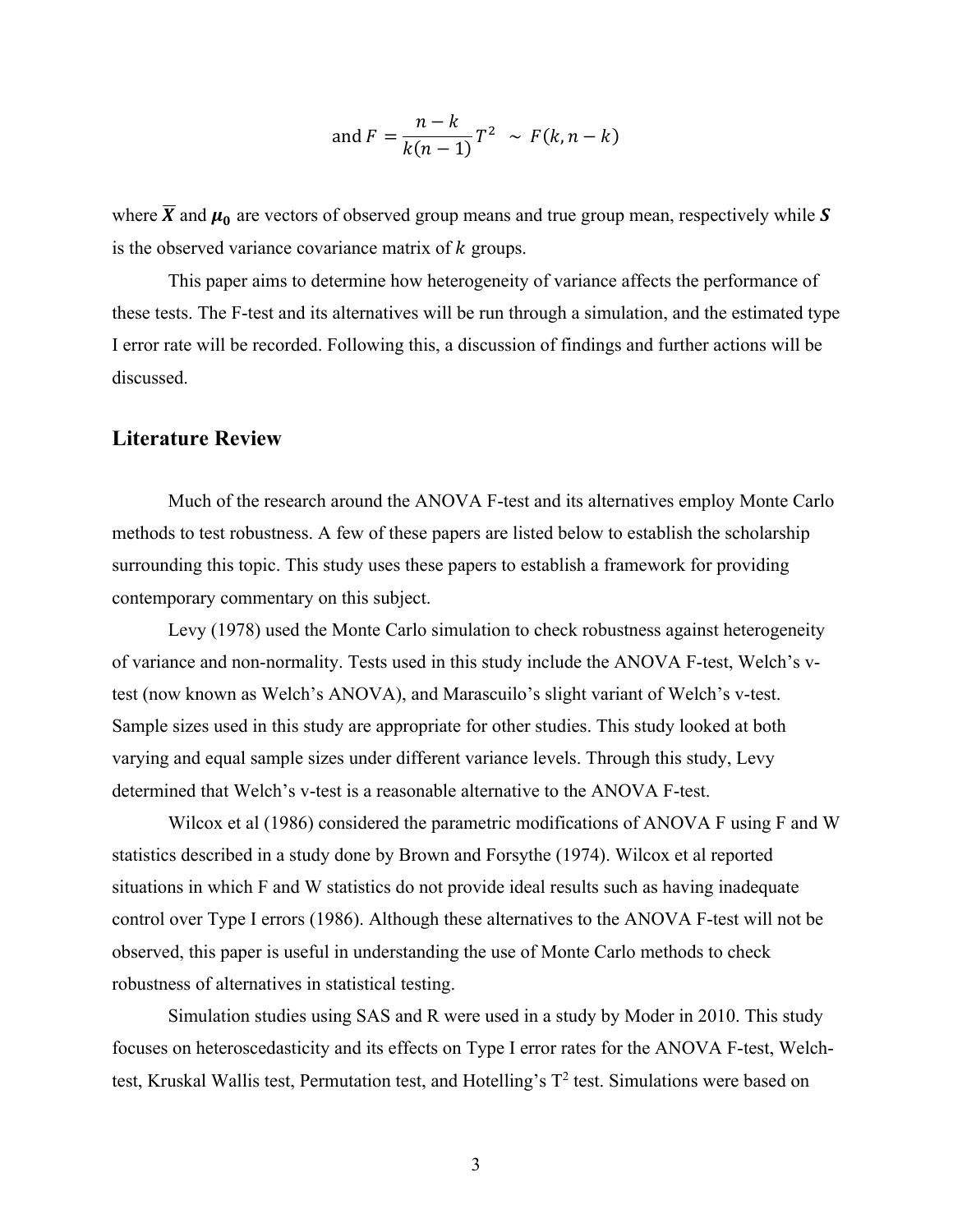balanced and unbalanced designs. Balanced designs contained equal sample sizes while unbalanced designs contained unequal sample sizes. Moder (2010) found that ANOVA F-test is unsuitable for analysis in cases of heteroscedasticity while Hotelling's  $T^2$ -test would be the best alternative because of its ability to maintain a small Type I error rate in all observed balanced designs in their study.

Blanca et al (2017) conducted a study of the ANOVA F-test and its ability to perform under differences in variance ratios by employing Monte Carlo methods. Variables in this study include unequal/equal group sample sizes and number of groups, total sample size, coefficient of sample size variation (amount of inequality in group sizes), ratio of largest to smallest variance, and patterns of variance and pairings of variance to group sample size (Blanca et al 2017). This study found that the ANOVA F-test was robust when group sample sizes were equal. When sample sizes were unequal, "robustness depends on the variance ratio, the pairing of variance with group size, and the coefficient of sample size variation, with the procedure being more robust when variance ratios are small, the pairing of variance is either zero or positive, and the coefficient of sample size variation is smaller" (Blanca et al 2017). Overall, this study concluded that 1.5 would be the highest variance ratio in order to avoid problems with Type I error. Blanca et al (2017) also considers the use of Kruskal Wallis test as an alternative, however it is noted that Monte Carlo methods in previous studies have shown that its Type I error rates are also affected by heterogeneity of variances.

#### **Methodology and Results**

Using information from previous studies, a similar simulation was created with different variances to better understand the changes between each test. Marascuilo's alternative to Welch's ANOVA was an uncommon test that was examined in comparison to the original. Simulation was conducted using R program. Three independent groups with equal sample size from normal distribution were the extent of this research. Data were randomly generated from the normal distribution with mean of 0 for all tests. Several different variance levels were chosen and four different sample sizes were examined.

To better explain the variance levels, this research chose a variance for each group. For instance, the first group would have a variance of 1, second group variance of 1, and finally third

4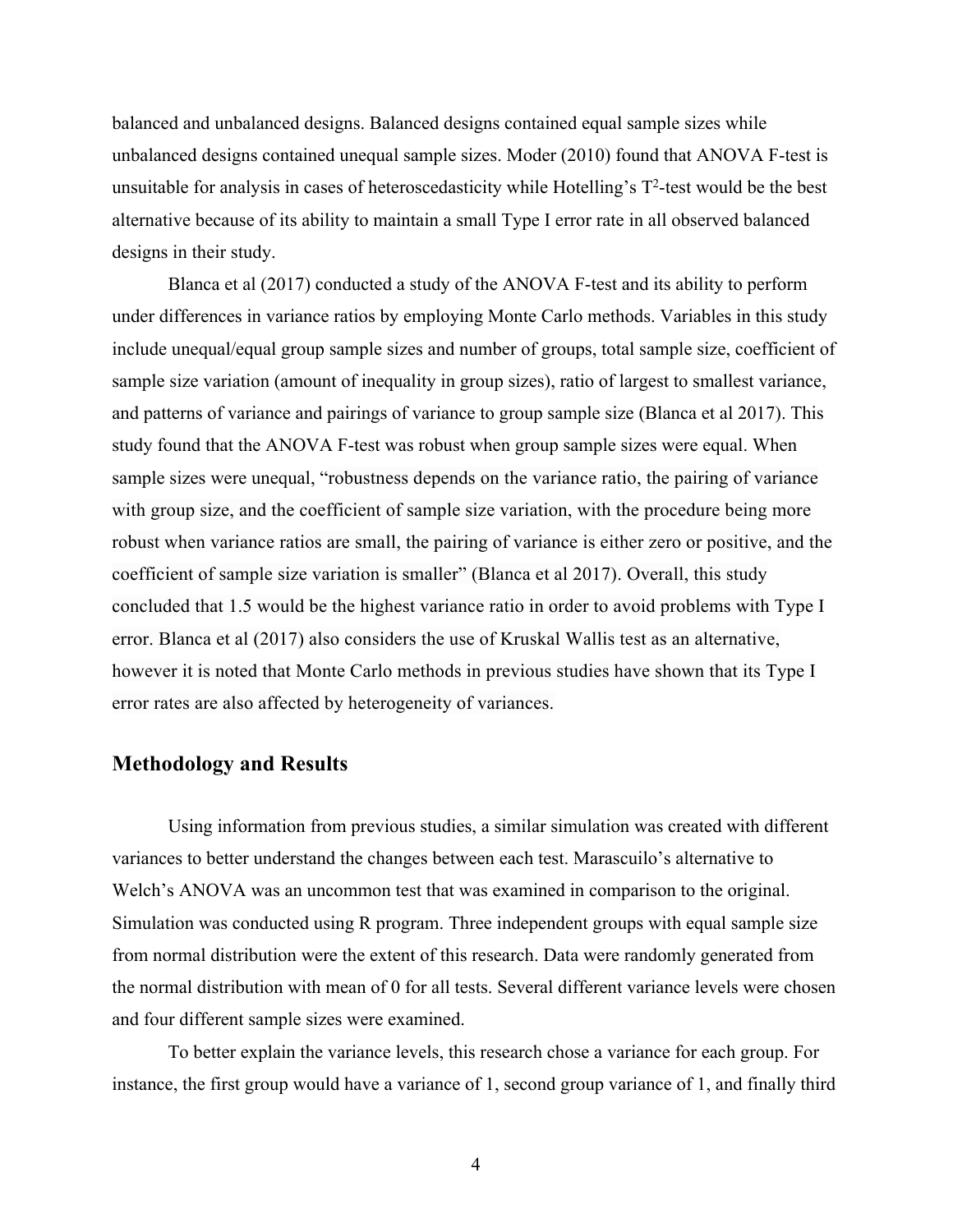group had a variance of 5. This would be denoted as  $(1, 1, 5)$ . In total all the variances including  $(1, 1, 5)$  are  $(1, 5, 5)$ ,  $(1, 1, 15)$ ,  $(1, 15, 15)$ ,  $(5, 15, 15)$ ,  $(5, 5, 15)$ ,  $(1, 1, 50)$ ,  $(1, 5, 15)$ ,  $(5, 5, 50)$ ,  $(1, 5, 50), (1, 50, 50), (5, 50, 50), (15, 50, 50), (1, 1, 1), (5, 5, 5), (15, 15, 15),$  and  $(50, 50, 50).$ Each variance level was used separately under different sample sizes. Sample sizes 5, 10, 25, 50 were used in order to understand how this might change the results of the tests. The true mean chosen was 0 in order to focus on heterogeneity of variance. These tests were analyzed under 5000 iterations for each sample size and variance level. These tests returned a p value that was analyzed with a significance level of  $\alpha = 0.05$  at each iteration. And then the type 1 error rate was calculated as the proportion of time the p value was less than or equal to significance level (0.05) in 5000 iterations.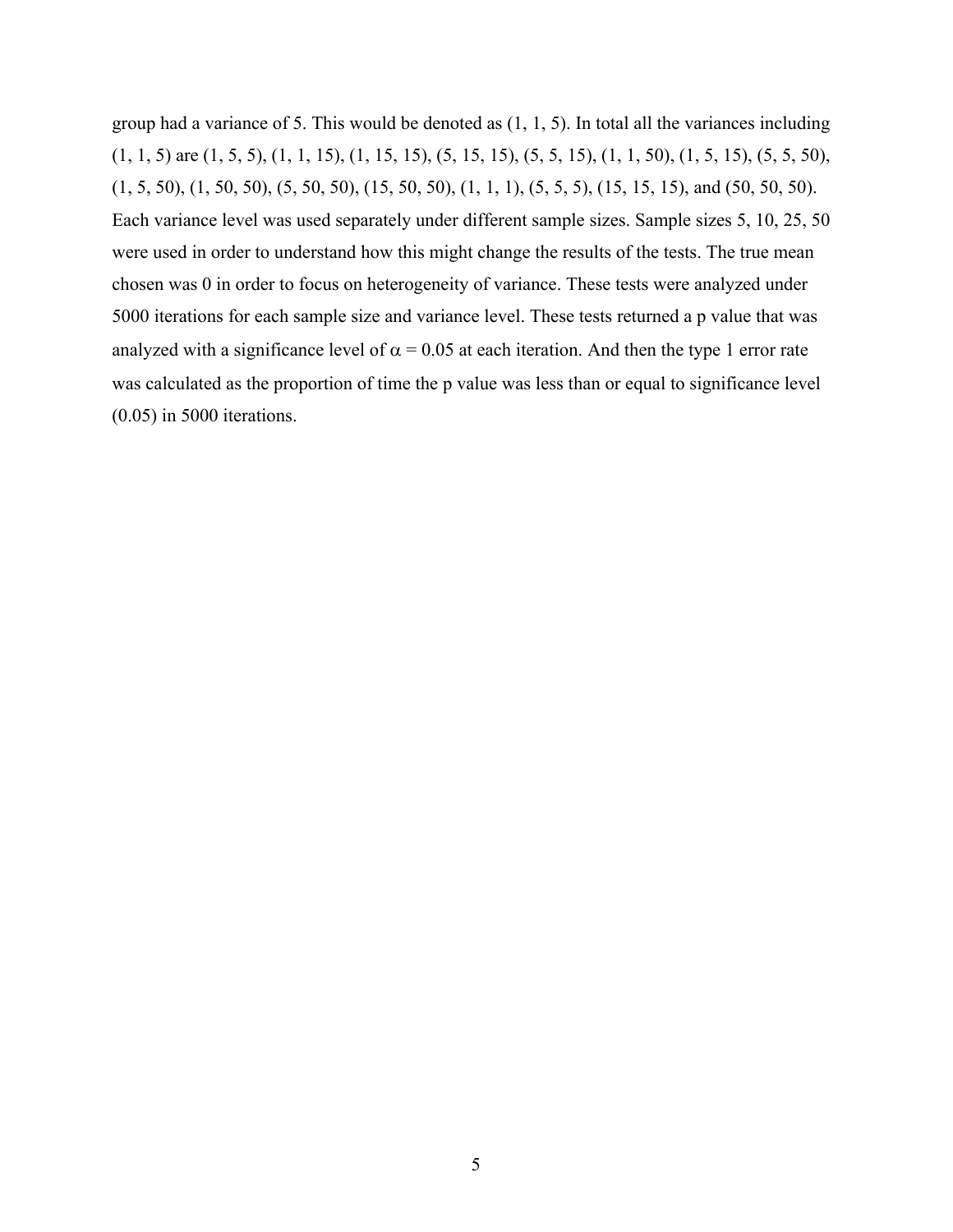|                  |        |        | ANOVA F Welch's ANOVA Marascuilo's Alternative Kruskal Wallis Hotelling's T2 |        |        |
|------------------|--------|--------|------------------------------------------------------------------------------|--------|--------|
| <b>Variances</b> |        |        |                                                                              |        |        |
| 1, 1, 5          | 0.0974 | 0.0464 | 0.0576                                                                       | 0.065  | 0.0526 |
| 1, 5, 5          | 0.0592 | 0.0548 | 0.0644                                                                       | 0.0594 | 0.053  |
| 1, 1, 15         | 0.1234 | 0.056  | 0.067                                                                        | 0.0746 | 0.0502 |
| 1, 15, 15        | 0.0698 | 0.059  | 0.0718                                                                       | 0.0822 | 0.052  |
| 5, 15, 15        | 0.0658 | 0.0526 | 0.0602                                                                       | 0.0572 | 0.0504 |
| 5, 5, 15         | 0.0824 | 0.0436 | 0.0536                                                                       | 0.0578 | 0.045  |
| 1, 1, 50         | 0.1222 | 0.057  | 0.0648                                                                       | 0.0696 | 0.048  |
| 1, 5, 15         | 0.1018 | 0.0519 | 0.065                                                                        | 0.0698 | 0.0488 |
| 5, 5, 50         | 0.1176 | 0.0496 | 0.0566                                                                       | 0.0692 | 0.0506 |
| 1, 50, 50        | 0.0648 | 0.0546 | 0.0684                                                                       | 0.0748 | 0.0494 |
| 1, 5, 50         | 0.1128 | 0.0596 | 0.0712                                                                       | 0.078  | 0.0456 |
| 5, 50, 50        | 0.0772 | 0.064  | 0.076                                                                        | 0.0786 | 0.0534 |
| 15, 50, 50       | 0.0612 | 0.055  | 0.0628                                                                       | 0.055  | 0.0512 |
| 1, 1, 1          | 0.0468 | 0.0414 | 0.0514                                                                       | 0.0386 | 0.0462 |
| 5, 5, 5          | 0.0484 | 0.0416 | 0.0512                                                                       | 0.042  | 0.0484 |
| 15, 15, 15       | 0.0464 | 0.0426 | 0.0518                                                                       | 0.0398 | 0.0492 |
| 50, 50, 50       | 0.048  | 0.0402 | 0.0522                                                                       | 0.0434 | 0.0476 |

**Table 1. Estimated Type 1 Error rate when sample size is 5**



**Chart 1. Estimated Type 1 Error rate when sample size is 5**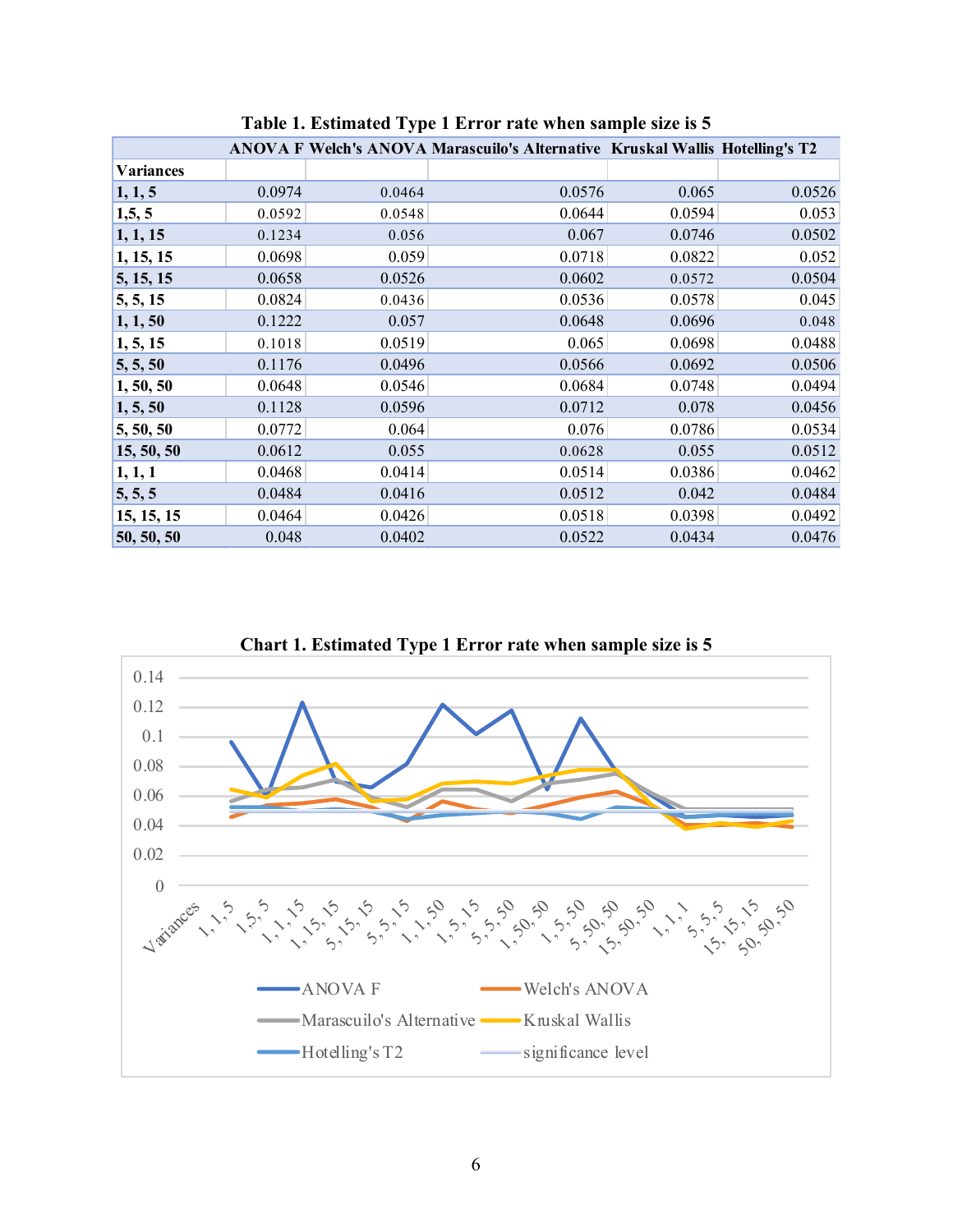|                  |        |        | ANOVA F Welch's ANOVA Marascuilo's Alternative Kruskal Wallis Hotelling's T2 |        |        |
|------------------|--------|--------|------------------------------------------------------------------------------|--------|--------|
| <b>Variances</b> |        |        |                                                                              |        |        |
| 1, 1, 5          | 0.1018 | 0.0508 | 0.058                                                                        | 0.0812 | 0.0476 |
| 1, 5, 5          | 0.0596 | 0.0488 | 0.0544                                                                       | 0.0618 | 0.0532 |
| 1, 1, 15         | 0.0876 | 0.0518 | 0.0582                                                                       | 0.1016 | 0.0492 |
| 1, 15, 15        | 0.0634 | 0.0504 | 0.0564                                                                       | 0.0728 | 0.054  |
| 5, 15, 15        | 0.0568 | 0.0464 | 0.0514                                                                       | 0.0512 | 0.044  |
| 5, 5, 15         | 0.0768 | 0.0452 | 0.0502                                                                       | 0.0596 | 0.0444 |
| 1, 1, 50         | 0.0934 | 0.0484 | 0.0544                                                                       | 0.0966 | 0.0524 |
| 1, 5, 15         | 0.0858 | 0.0574 | 0.064                                                                        | 0.0802 | 0.0502 |
| 5, 5, 50         | 0.0964 | 0.0552 | 0.0608                                                                       | 0.092  | 0.0544 |
| 1, 50, 50        | 0.065  | 0.0534 | 0.0608                                                                       | 0.0736 | 0.0502 |
| 1, 5, 50         | 0.0978 | 0.05   | 0.0594                                                                       | 0.1076 | 0.0464 |
| 5, 50, 50        | 0.063  | 0.053  | 0.0584                                                                       | 0.0716 | 0.0442 |
| 15, 50, 50       | 0.058  | 0.0506 | 0.0594                                                                       | 0.0586 | 0.049  |
| 1, 1, 1          | 0.047  | 0.0454 | 0.0494                                                                       | 0.0442 | 0.0406 |
| 5, 5, 5          | 0.0516 | 0.0468 | 0.0524                                                                       | 0.048  | 0.0516 |
| 15, 15, 15       | 0.0478 | 0.0446 | 0.0512                                                                       | 0.0432 | 0.0462 |
| 50, 50, 50       | 0.0556 | 0.0538 | 0.059                                                                        | 0.0512 | 0.0516 |

**Table 2. Estimated Type 1 Error rate when sample size is 10**



**Chart 2. Estimated Type 1 Error rate when sample size is 10**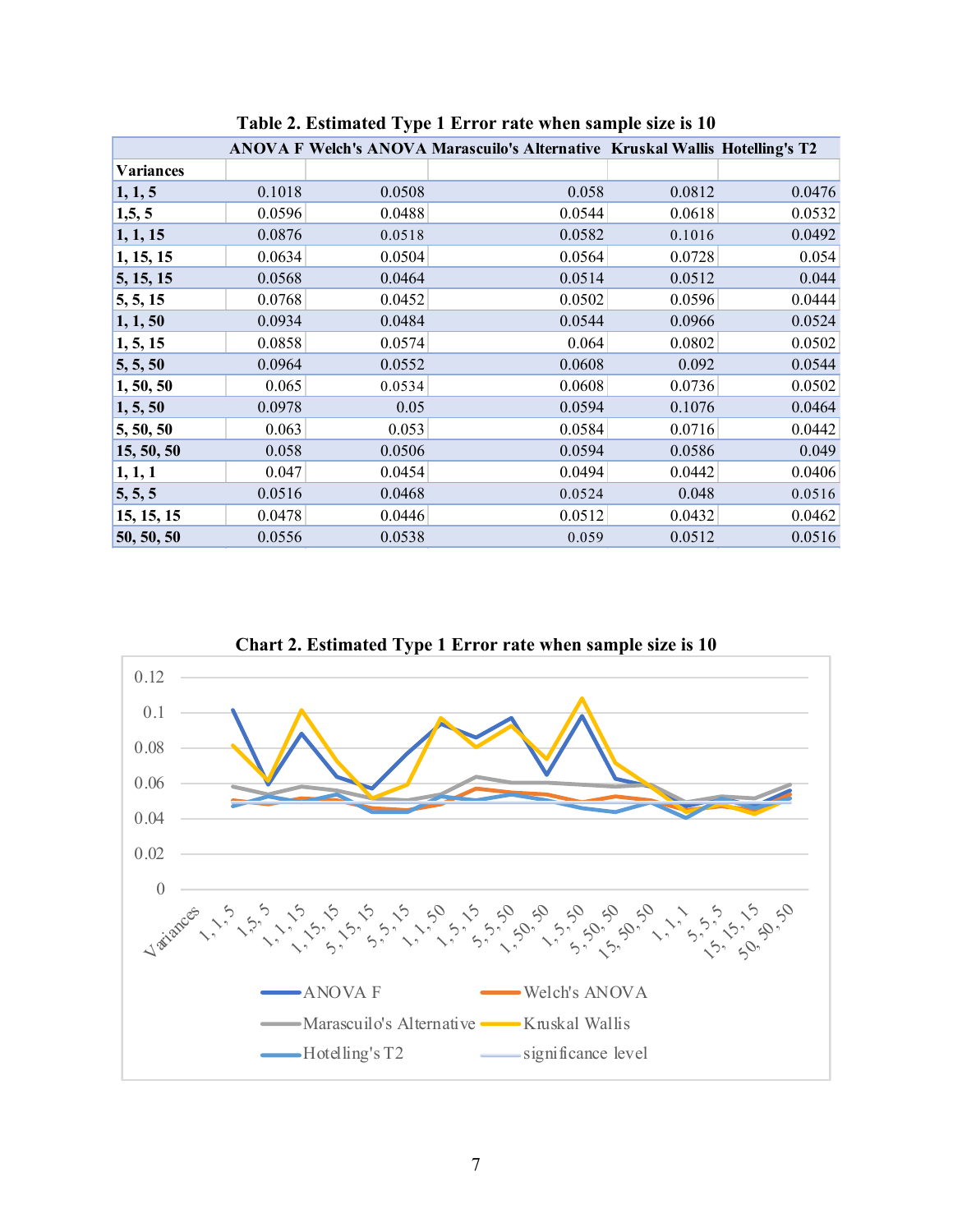|                  |        |        | ANOVA F Welch's ANOVA Marascuilo's Alternative Kruskal Wallis Hotelling's T2 |        |        |
|------------------|--------|--------|------------------------------------------------------------------------------|--------|--------|
| <b>Variances</b> |        |        |                                                                              |        |        |
| 1, 1, 5          | 0.0804 | 0.0474 | 0.0494                                                                       | 0.0724 | 0.0458 |
| 1, 5, 5          | 0.0554 | 0.0468 | 0.0498                                                                       | 0.0668 | 0.0502 |
| 1, 1, 15         | 0.088  | 0.048  | 0.0508                                                                       | 0.0928 | 0.0516 |
| 1, 15, 15        | 0.0644 | 0.05   | 0.053                                                                        | 0.0828 | 0.0576 |
| 5, 15, 15        | 0.0584 | 0.0462 | 0.0482                                                                       | 0.0576 | 0.0508 |
| 5, 5, 15         | 0.0716 | 0.0564 | 0.06                                                                         | 0.073  | 0.0556 |
| 1, 1, 50         | 0.0834 | 0.0486 | 0.0502                                                                       | 0.1062 | 0.0508 |
| 1, 5, 15         | 0.0696 | 0.045  | 0.0474                                                                       | 0.073  | 0.0456 |
| 5, 5, 50         | 0.0948 | 0.0464 | 0.0482                                                                       | 0.0846 | 0.0452 |
| 1, 50, 50        | 0.062  | 0.0484 | 0.0502                                                                       | 0.0804 | 0.0514 |
| 1, 5, 50         | 0.092  | 0.0522 | 0.055                                                                        | 0.1002 | 0.0528 |
| 5, 50, 50        | 0.0524 | 0.0476 | 0.05                                                                         | 0.07   | 0.0472 |
| 15, 50, 50       | 0.0602 | 0.0526 | 0.0542                                                                       | 0.0618 | 0.052  |
| 1, 1, 1          | 0.0524 | 0.0544 | 0.0554                                                                       | 0.0516 | 0.0536 |
| 5, 5, 5          | 0.0498 | 0.0468 | 0.0488                                                                       | 0.045  | 0.0484 |
| 15, 15, 15       | 0.0462 | 0.0472 | 0.0486                                                                       | 0.0472 | 0.0496 |
| 50, 50, 50       | 0.049  | 0.05   | 0.0516                                                                       | 0.0482 | 0.0506 |

**Table 3. Estimated Type 1 Error rate when sample size is 25**



**Chart 3. Estimated Type 1 Error rate when sample size is 25**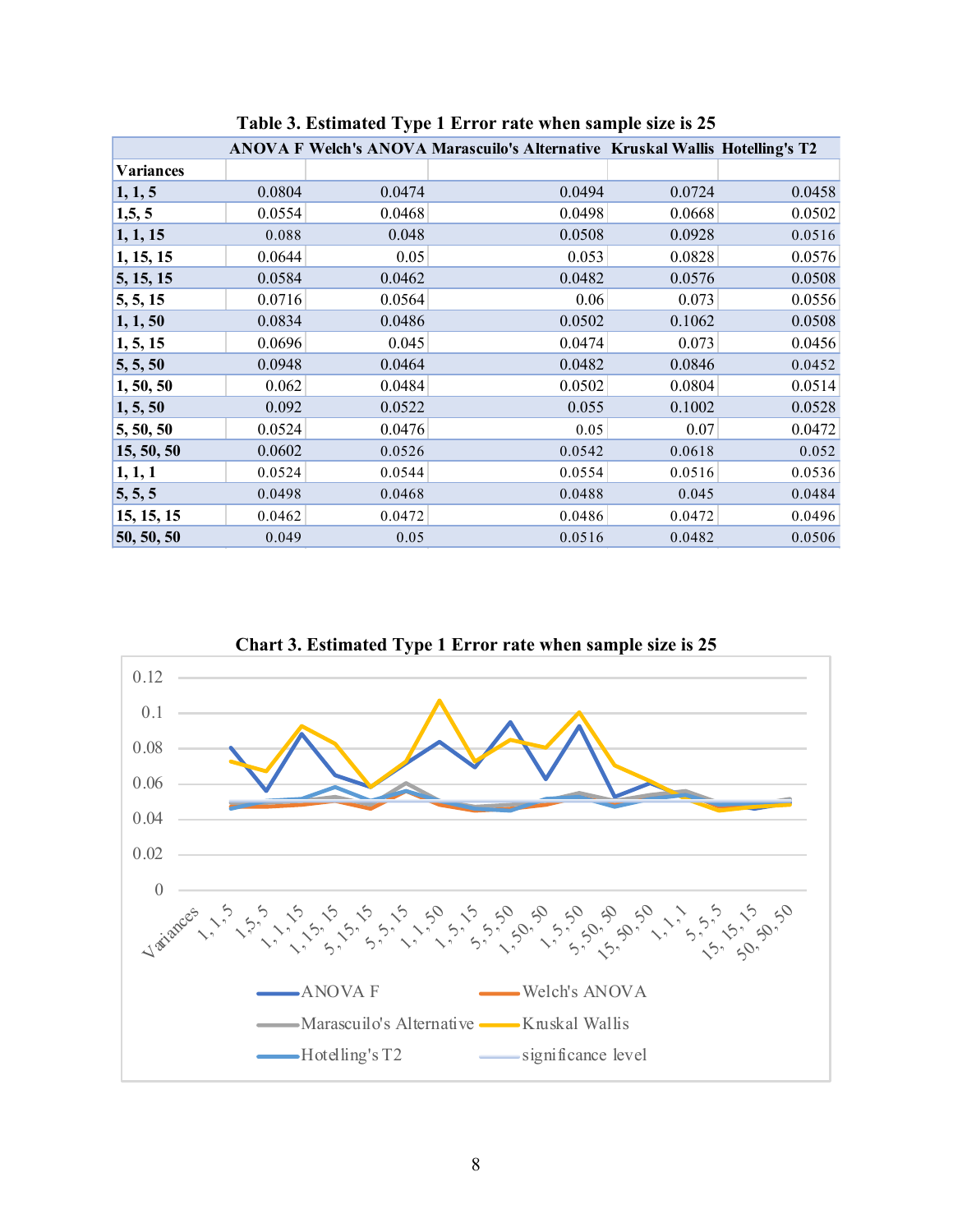|                         |        |        | ANOVA F Welch's ANOVA Marascuilo's Alternative Kruskal Wallis Hotelling's T2 |        |        |
|-------------------------|--------|--------|------------------------------------------------------------------------------|--------|--------|
| <b>Variances</b>        |        |        |                                                                              |        |        |
| 1, 1, 5                 | 0.0854 | 0.0526 | 0.054                                                                        | 0.0776 | 0.05   |
| 1,5,5                   | 0.0626 | 0.0528 | 0.0548                                                                       | 0.0704 | 0.0512 |
| 1, 1, 15                | 0.083  | 0.0488 | 0.0514                                                                       | 0.092  | 0.0478 |
| 1, 15, 15               | 0.0622 | 0.0516 | 0.0544                                                                       | 0.0852 | 0.0544 |
| $\vert 5, 15, 15 \vert$ | 0.0576 | 0.0484 | 0.0494                                                                       | 0.0624 | 0.0488 |
| 5, 5, 15                | 0.0732 | 0.0496 | 0.0508                                                                       | 0.0664 | 0.0474 |
| 1, 1, 50                | 0.0822 | 0.0442 | 0.0446                                                                       | 0.0934 | 0.0462 |
| 1, 5, 15                | 0.0808 | 0.0464 | 0.0478                                                                       | 0.0874 | 0.0506 |
| $\vert 5, 5, 50 \vert$  | 0.09   | 0.0492 | 0.0496                                                                       | 0.0888 | 0.0476 |
| 1, 5, 50                | 0.0602 | 0.0518 | 0.0528                                                                       | 0.0896 | 0.0544 |
| 1, 50, 50               | 0.0804 | 0.044  | 0.045                                                                        | 0.0934 | 0.0414 |
| $\vert 5, 50, 50 \vert$ | 0.0696 | 0.053  | 0.0554                                                                       | 0.0788 | 0.0502 |
| 15, 50, 50              | 0.0608 | 0.0506 | 0.0516                                                                       | 0.0668 | 0.053  |
| 1, 1, 1                 | 0.0532 | 0.0556 | 0.056                                                                        | 0.0522 | 0.0524 |
| 5, 5, 5                 | 0.0502 | 0.0492 | 0.0496                                                                       | 0.0514 | 0.0466 |
| 15, 15, 15              | 0.0534 | 0.0538 | 0.055                                                                        | 0.049  | 0.0514 |
| 50, 50, 50              | 0.0414 | 0.0404 | 0.041                                                                        | 0.0448 | 0.046  |

**Table 4. Estimated Type 1 Error rate when sample size is 50**



**Chart 4. Estimated Type 1 Error rate when sample size is 50**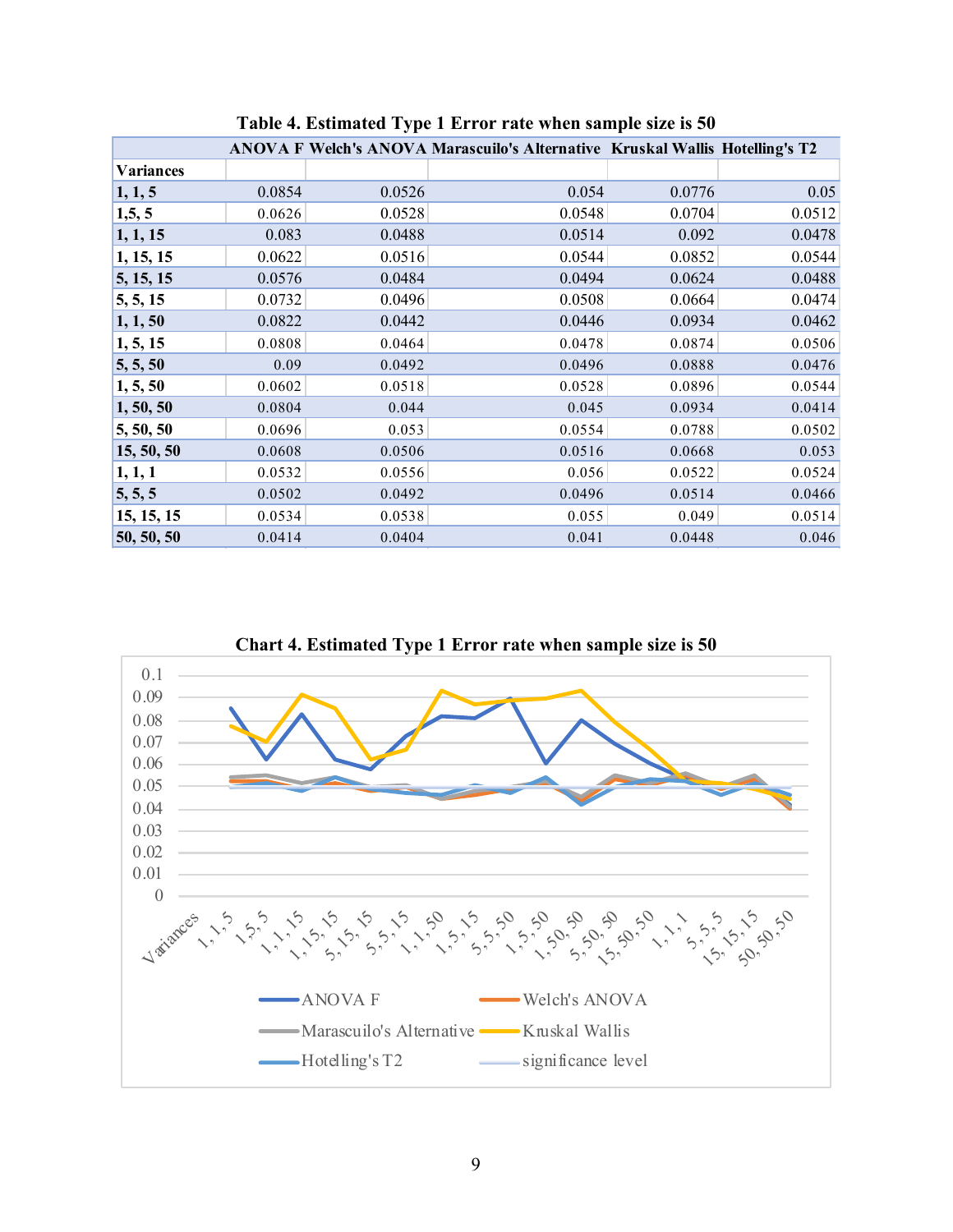The ANOVA F-test had a higher type 1 error rate due to the violation of heterogeneity of variances. The ANOVA F-test resulted in having a higher type 1 error rate when two groups had a lower variance and one group had a higher variance. Cases where variances were equal reduced the type 1 error significantly. Smaller sample sizes had a slight effect on the type I error rate. In some cases where variances were equal, the ANOVA F-test had a lower type 1 error than Welch's ANOVA and Hotelling's  $T^2$  test. With sample size 5, the ANOVA F-test was less robust than samples 10, 25, and 50. The ANOVA F-test and the Kruskal Wallis test had some of the highest type 1 error rates. From the charts, it is visible that the type 1 error rates are closer to the significance level as sample size increases. It isn't until sample size 50 where the ANOVA F-test reduces the type 1 error rate below 0.1, but still fails to be within a reasonable range of the significance level.

Welch's ANOVA resulted in a smaller type 1 error rate than the ANOVA F-test. There were variance levels in which the type 1 error rate was reduced below the significance level of 0.05 and never exceeded an error rate of 0.06. Heterogeneity of variance had no effect on this test which shows that the assumption of equal variances isn't required for Welch's ANOVA. This test, along with Hotelling's  $T^2$  test, was the most robust with very low type 1 error rates. Cases where variances were equal didn't have any noticeable trend in Welch's ANOVA.

Marascuilo's alternative to Welch's ANOVA had lower type 1 error rates than the ANOVA F-test and Kruskal Wallis test when there was heterogeneity of variances. Similar to Welch's ANOVA, heterogeneity of variance had no effect on the type 1 error rate. In every chart, type 1 error rate of both Welch's ANOVA and Marascuilo's alternative fluctuated around the significance level (0.05). The difference in type 1 error rate between Marascuilo's alternative and Welch's ANOVA is minimal. Marascuilo's alternative performed just as well as Hotelling's  $T^2$  test except when the sample size was 5.

Kruskal Wallis test performed poorly against heterogeneity of variance. Type 1 error rate was significantly large. A few variance levels resulted in type 1 error rates close to 0.05, but the type I error rates for majority of variance levels were much higher than the significance level of 0.05. The Kruskal Wallis test had better results than the ANOVA F-test when sample size was 5. Sample sizes of 10, 15, and 25 are where the Kruskal Wallis test began to perform more poorly than the ANOVA F-test. Cases where variances were equal reduced the type 1 error rate significantly. In some cases where variances were equal, the Kruskal Wallis test had a lower type

10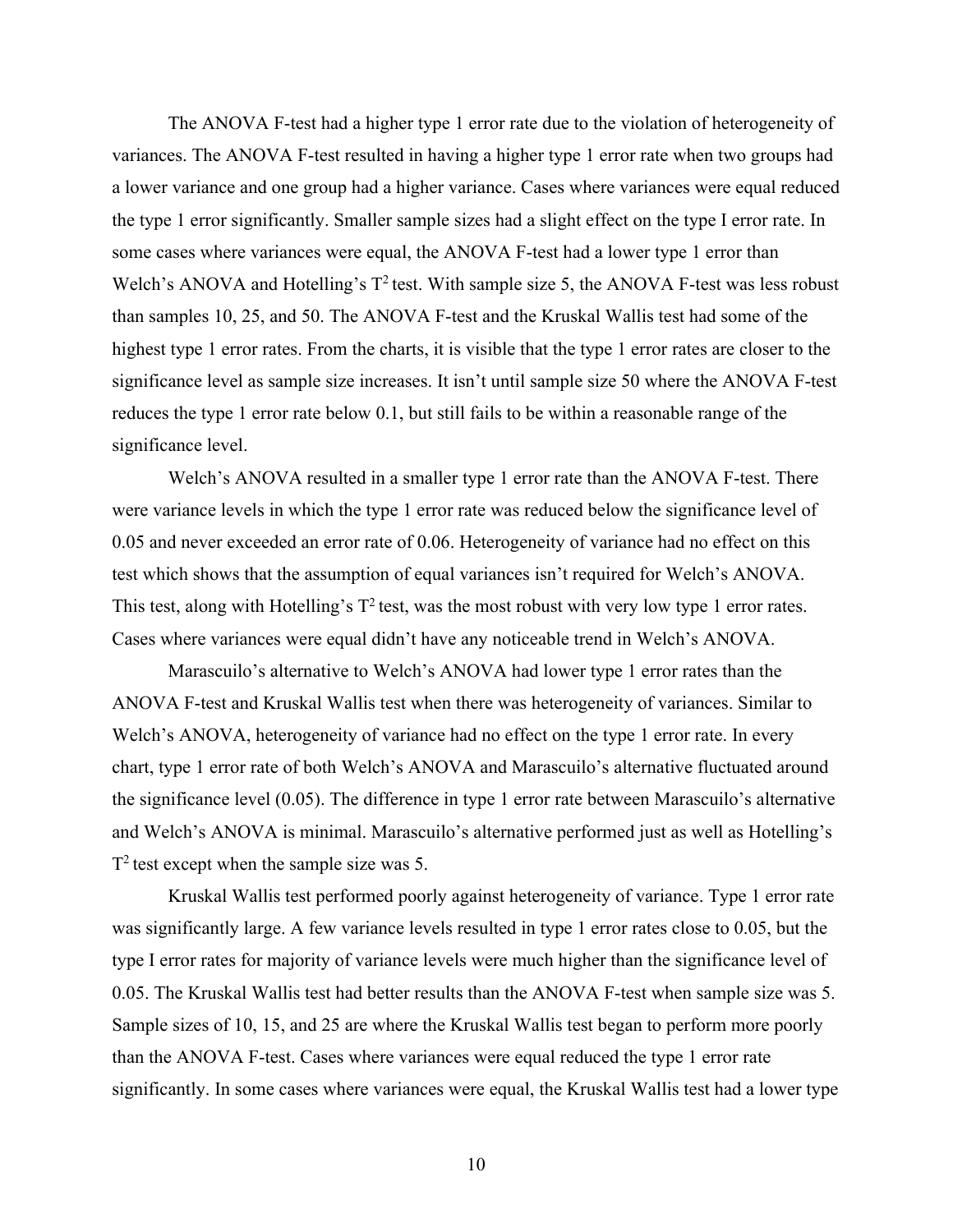1 error rate than Welch's ANOVA and Hotelling's  $T^2$  test. The Kruskal Wallis test did not have a trend in cases where one group has a larger variance or where one group has a smaller variance. Although the type 1 error rate of the Kruskal Wallis test did follow the ANOVA F-test, it did not have the same results.

Hotelling's  $T^2$  test had the other lowest type 1 error rate similar to Welch's ANOVA and Marascuilo's alternative. A few cases resulted in Hotelling's  $T^2$  test performing better than Welch's ANOVA and Marascuilo's alternative. The difference in type 1 error rates between these three tests is very small. Hotelling's  $T^2$  test performed significantly better than the Kruskal Wallis test and the ANOVA F-test. Sample size did not affect Hotelling's  $T^2$  test. Similar to Welch's ANOVA, heterogeneity of variance did not cause any noticeable change in the type 1 error rate.

#### **Conclusion**

Overall, Hotelling's  $T^2$  test and Welch's ANOVA proved to be more robust against heterogeneity of variances. It is important to acknowledge that Marascuilo's alternative to Welch's ANOVA did significantly better than the Kruskal Wallis test and ANOVA F-test. In some cases, Welch's ANOVA had a lower type 1 error rate than Hotelling's  $T^2$  test. Performance of the Hotelling's  $T^2$  test was similar to that of Welch's ANOVA. Therefore, it is advised to use either Hotelling's  $T^2$  test or Welch's ANOVA depending on heterogeneity of variances. Further, the ANOVA F-test and Kruskal Wallis test have smaller type 1 error rates (though still more than significance level) when more groups have higher variances. Choosing an exact test all depends on the assumptions provided from a research so it is difficult to determine an exact test to use. Having this flexibility of being able to choose multiple tests can be overwhelming so it's beneficial comparing statistical tests under parameters that would come up in real life. Not all groups will have same variances. There might be differences in means, data coming from different distributions, or even different group sizes. In order to find more accurate results, it would be helpful to continue this study.

In the future, it would be interesting to see cases how effective and quick calculations from Marascuilo's alternative are given in comparison to Welch's ANOVA for larger samples. Changes in the equation may be slight, but it is beneficial to see more of the theory behind each

11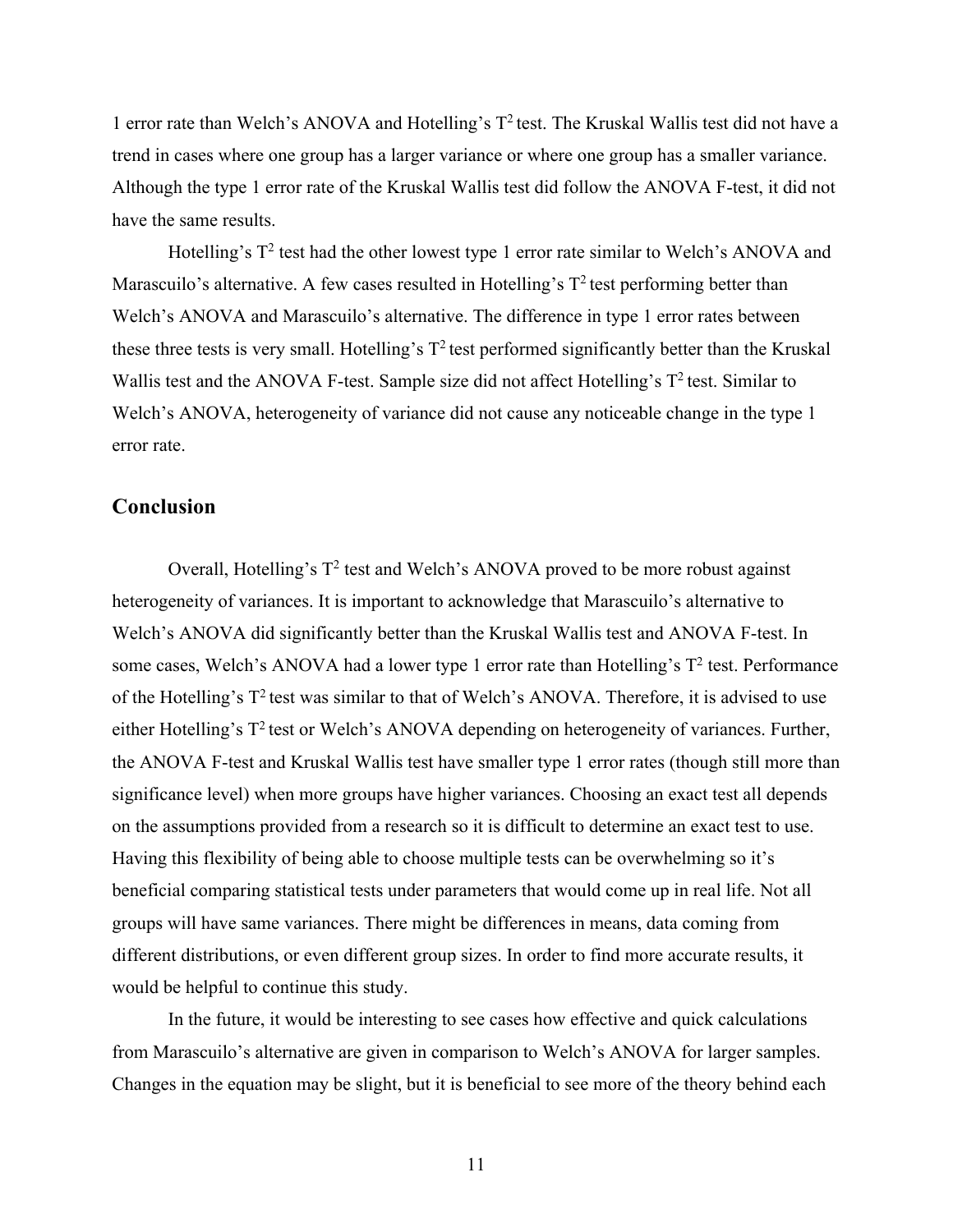test. Other methods for multivariate analysis of variance should be taken into consideration. Future work can also consist of using different distributions and finding more results on how these methods can be applied to count data

### **Acknowledgement**

Thank you Dr. Nadeeshani Jayasena for your assistance throughout my time spent at Portland State University. Through your guidance I was able to understand difficult topics. Your teachings have helped so much these past two years. It's been a very beneficial experience examining ANOVA F-test and its alternatives. I am grateful for this opportunity that I had working with you. I would also like to thank the researchers that have explored many more parameters and for sharing their work online.